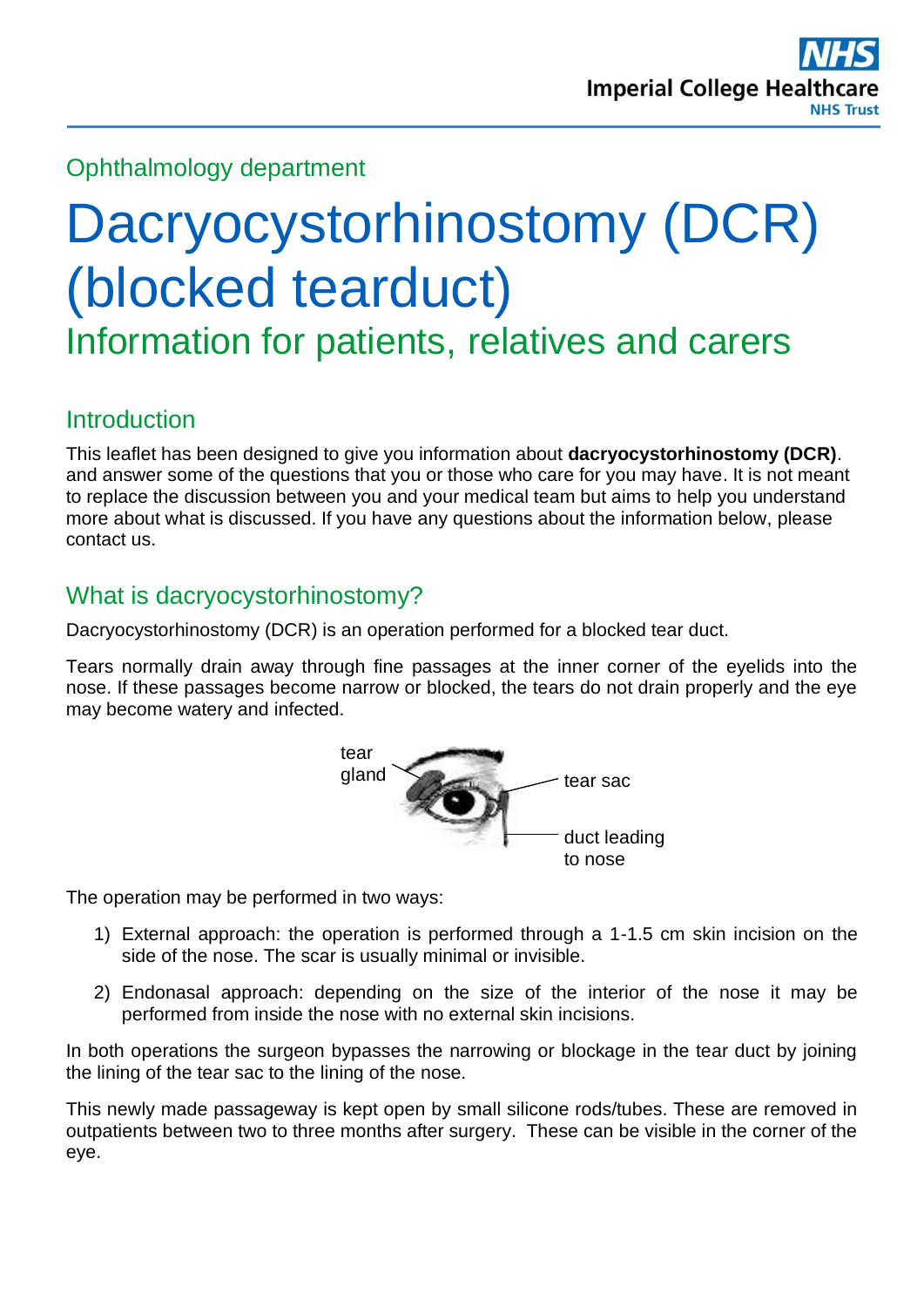#### **Preparation**

You should not take any medicines containing aspirin for up to two weeks before the surgery. If you are on anti-coagulants (warfarin) to 'thin the blood' you need to discuss with your GP or the anti-coagulant clinic regarding the safety of stopping the medication.

#### What happens on the day?

The operation is usually performed as a day-case with you asleep under general anaesthesia. It can also be performed under local anaesthesia with the side of your nose 'frozen' by an injection. You will be discharged home with a pad over your eye which you can remove the following day.

### **Complications**

Nose bleeds can occur in 1 in 50 patients. In the rare instance where bleeding does not stop you should attend your local A&E.

If the operation is performed externally a small scar may form. This is often not visible but can be massaged to improve the appearance if required.

Internal blockage can occur if a scar forms inside the nose causing the eye to remain watery. Further surgery can help if this occurs.

The eye can become dry and gritty after the surgery. If this occurs lubricating eye drops can be used.

#### What should I be aware of after my operation?

You are strongly advised to avoid the following:

- hot food and drinks for the first 24 hours (as this may cause bleeding
- blowing your nose for up to 10 days, you can wipe your nose or sniff to clear it
- aspirin if you do feel any discomfort please use paracetamol

You will be given eye drops to use at home and may also be given a nasal spray which might contain steroids to help with nasal congestion.

#### Will I need a follow up appointment?

If you have stiches in your skin, you will be given an appointment in one or two weeks for these to be removed.

If you have silicone tubes (and most patients do have these), you will be given a clinic appointment for two to three months' time for these to be removed. These tubes may be left in longer if there is a severe blockage found during surgery. It is normal to experience a watery eye until these are removed and the swelling settles down.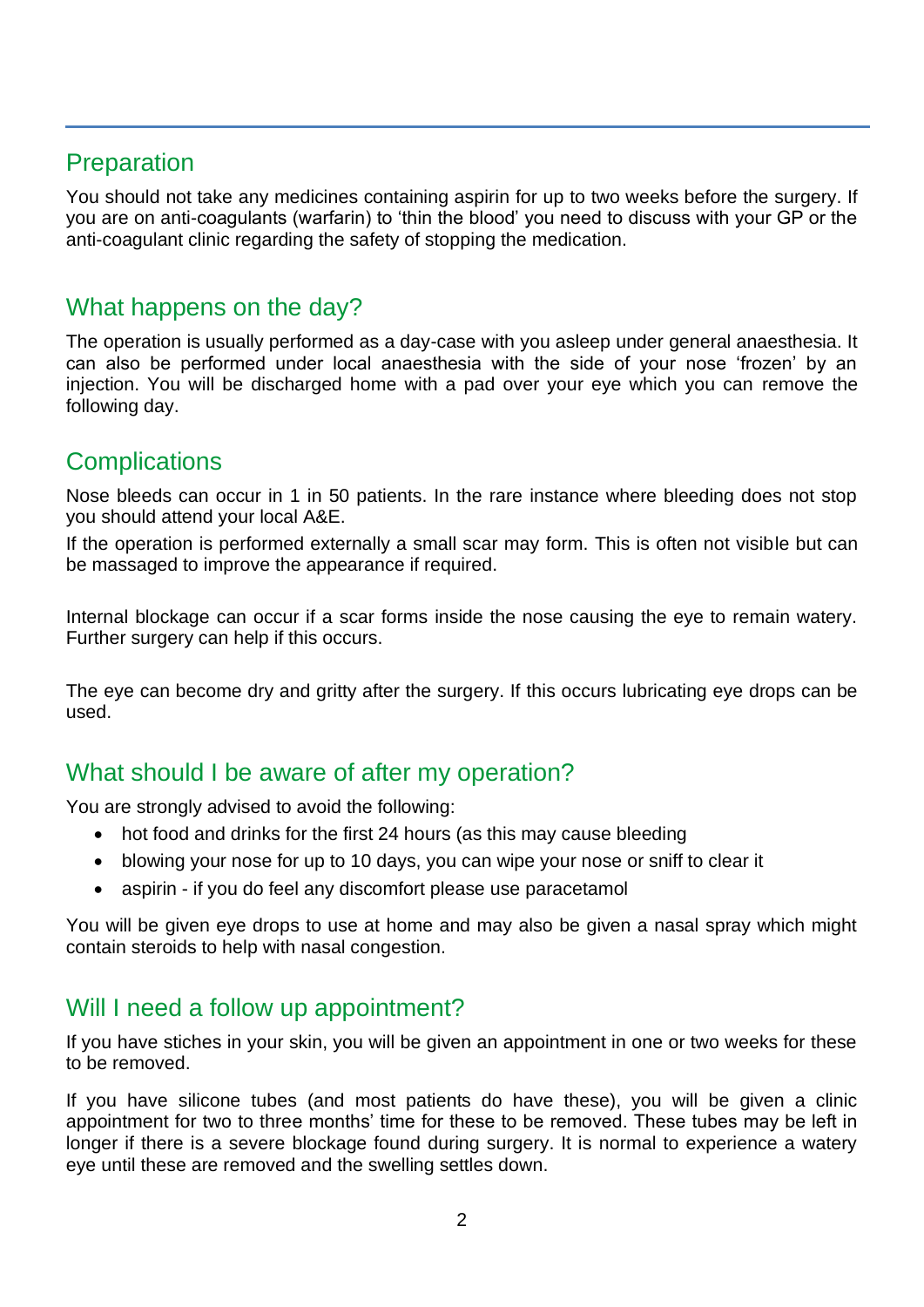#### Who can I contact for more information?

If you have questions before your appointment, please contact the pre-assessment nurse on **020 3312 3230**/**3240** at Western Eye Hospital or **020 3311 0137** at Charing Cross Hospital between 09.00 and 17.00, Monday to Friday.

**If your eye becomes red or painful, or your vision gets worse, please contact: Western Eye Hospital emergency department**: 020 3312 3245

**Western Eye Hospital eye clinic**: 020 3312 3236

**Alex Cross ward at the Western Eye Hospital:** 020 3312 3227

**Charing Cross Hospital eye clinic**: 020 3311 0137 or 020 3311 1126

# **Charing Cross Hospital –Riverside Daycare unit:**

020 3311 1460

If you have not received a post-surgery appointment, please contact **020 3312 3275 option 2**

#### How do I make a comment about my visit?

We aim to provide the best possible service and staff will be happy to answer any of the questions you may have. If you have any **suggestions** or **comments** about your visit, please either speak to a member of staff or contact the patient advice and liaison service (**PALS**) on **020 3313 0088** (Charing Cross, Hammersmith and Queen Charlotte's & Chelsea hospitals), or **020 3312 7777** (St Mary's and Western Eye hospitals). You can also email PALS at [imperial.pals@nhs.net](mailto:imperial.pals@nhs.net) The PALS team will listen to your concerns, suggestions or queries and is often able to help solve problems on your behalf.

Alternatively, you may wish to complain by contacting our complaints department:

Complaints department, fourth floor, Salton House, St Mary's Hospital, Praed Street London W2 1NY

Email: [ICHC-tr.Complaints@nhs.net](mailto:ICHC-tr.Complaints@nhs.net)

Telephone: **020 3312 1337 / 1349** 

#### Alternative formats

This leaflet can be provided on request in large print or easy read, as a sound recording, in Braille or in alternative languages. Please email the communications team: [imperial.communications@nhs.net](mailto:imperial.communications@nhs.net)